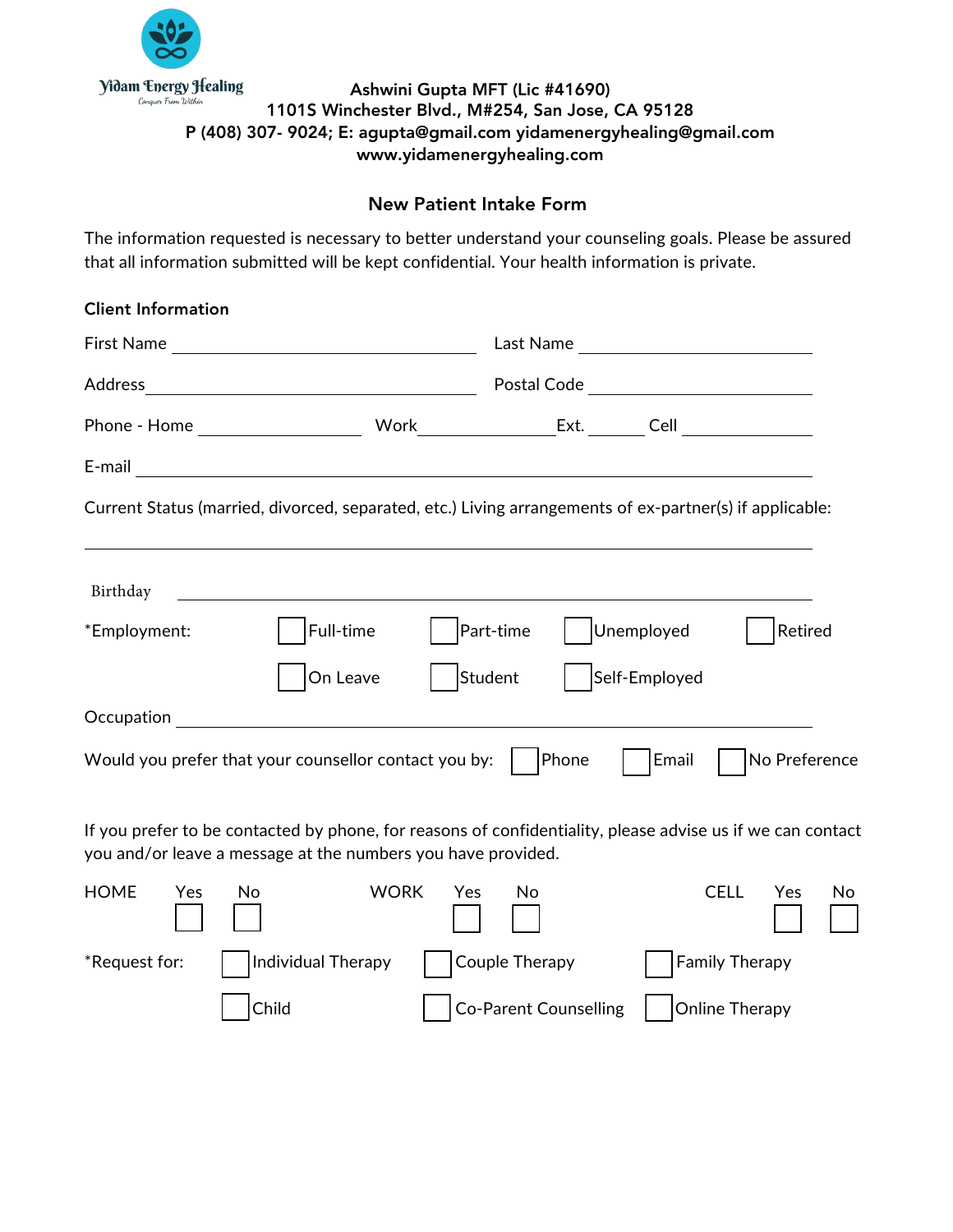## Ashwini Gupta MFT (Lic #41690) 1101S Winchester Blvd., M#254, San Jose, CA 95128 P (408) 307- 9024; E: agupta@gmail.com yidamenergyhealing@gmail.com www.yidamenergyhealing.com

|                                           |                            | Personal Physician Provident Communication of the Communication of the Communication of the Communication of the Communication of the Communication of the Communication of the Communication of the Communication of the Comm |                         |
|-------------------------------------------|----------------------------|--------------------------------------------------------------------------------------------------------------------------------------------------------------------------------------------------------------------------------|-------------------------|
|                                           |                            | Previous Therapy (e.g. Social Workers, Psychologists, Children's Aid Society, Psychiatrists)                                                                                                                                   |                         |
|                                           |                            |                                                                                                                                                                                                                                |                         |
|                                           |                            | In case of an emergency who should be contacted? Name __________________________                                                                                                                                               |                         |
|                                           |                            |                                                                                                                                                                                                                                |                         |
| Are you planning to pay privately?        |                            | <b>YES</b><br><b>NO</b>                                                                                                                                                                                                        |                         |
|                                           |                            |                                                                                                                                                                                                                                |                         |
|                                           |                            |                                                                                                                                                                                                                                |                         |
| <b>Benefit Limitation</b>                 |                            | Clients who carry insurance should remember that services are rendered and charged to the client and<br>not the insurance company. A copy of your receipt will be provided, which you can submit.                              |                         |
| *Presenting Issues (Check all that apply) |                            |                                                                                                                                                                                                                                |                         |
| Addiction                                 | Anger Management   Anxiety |                                                                                                                                                                                                                                | <b>Blended Families</b> |
| Career & Work Related                     | Child                      | <b>Co-Parent Counselling</b>                                                                                                                                                                                                   | Couples & Relationships |
| Depression                                | Family                     | Grief                                                                                                                                                                                                                          | Life Transition         |
| Separation & Divorce                      | <b>Stress</b>              | <b>Teens</b>                                                                                                                                                                                                                   |                         |